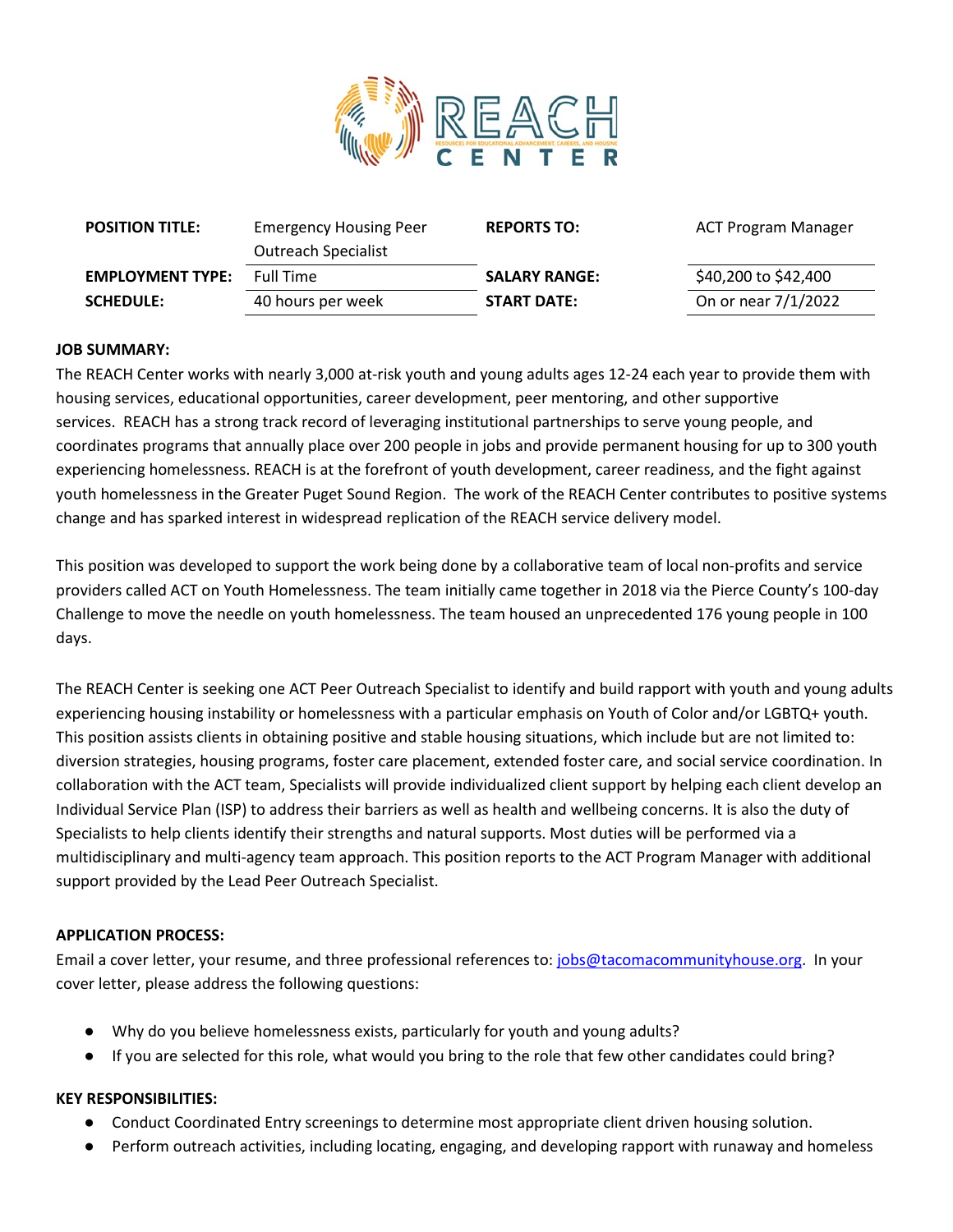youth and young adults who are on the street, living between friends, family members, and/or willing adults.

- Conduct intake and individualized needs assessment for all clients and work with client to develop Individualized Service Plans (ISP's). Monitor and evaluate progression.
- Provide housing resources for those that are in emergency shelters and different institutions throughout Pierce County.
- Coordinate and provide client supportive activities and services in collaboration with other program staff as well as the ACT team. Specific activities include assisting clients with securing necessary documentation, resource referrals, legal support, and identifying appropriate stable housing solutions.
- Provide information, referrals, linkages, and advocacy to assist clients in accessing services and resources.
- Advocate on behalf of clients and support them to advocate for themselves.
- Ensure thorough and complete maintenance of records of participants' activity/progress
- Maintain client related data tracking systems, including case notes and complete HMIS entries. Ensure entries are accurate and timely.
- Maintain complete and accurate documentation.
- Prepare and submit reports to supervisor in a timely manner.
- Establish and maintain collaborative working relationships with homeless shelters and community resources.
- Network with other agencies, coalitions, and local community meetings.
- Attend community resource meetings, trainings, and workshops as required.
- Other duties as assigned.

## **REQUIREMENTS**

Personal –

- Passion for the mission and vision of the REACH Center
- Dedication to maintaining confidentiality and the integrity to determine how it must be applied
- Ability to establish rapport with diverse groups of people across the community from different social, cultural, economic, and educational backgrounds
- A clear understanding of, and the ability to demonstrate, professional ethics, boundaries and judgment
- Ability to communicate and set firm, clear boundaries with youth
- Demonstrated ability to appropriately intervene and lead in crisis situations
- Professionalism, punctuality, flexibility, and reliability are imperative
- Strong problem solving skills
- High degree of emotional maturity and cultural competence, particularly as it relates to working with LGBTQIA+ populations, people of color, and at-risk youth and young adults
- Ability to work independently and as part of a team
- Ability to adapt to changing needs, priorities, and timelines
- Ability to organize and prioritize multiple tasks
- Provision of services in an inclusive and non-judgmental manner
- Strong problem-solving skills
- High degree of computer proficiency, including Microsoft and Google suites

Experience & Education –

- Any combination of education, experience, and measurable performance which demonstrates the capability to perform the duties of this position.
- Personal experience with and understanding of street culture and/or homelessness required.
- Experience with working in Emergency Shelters and Institutions.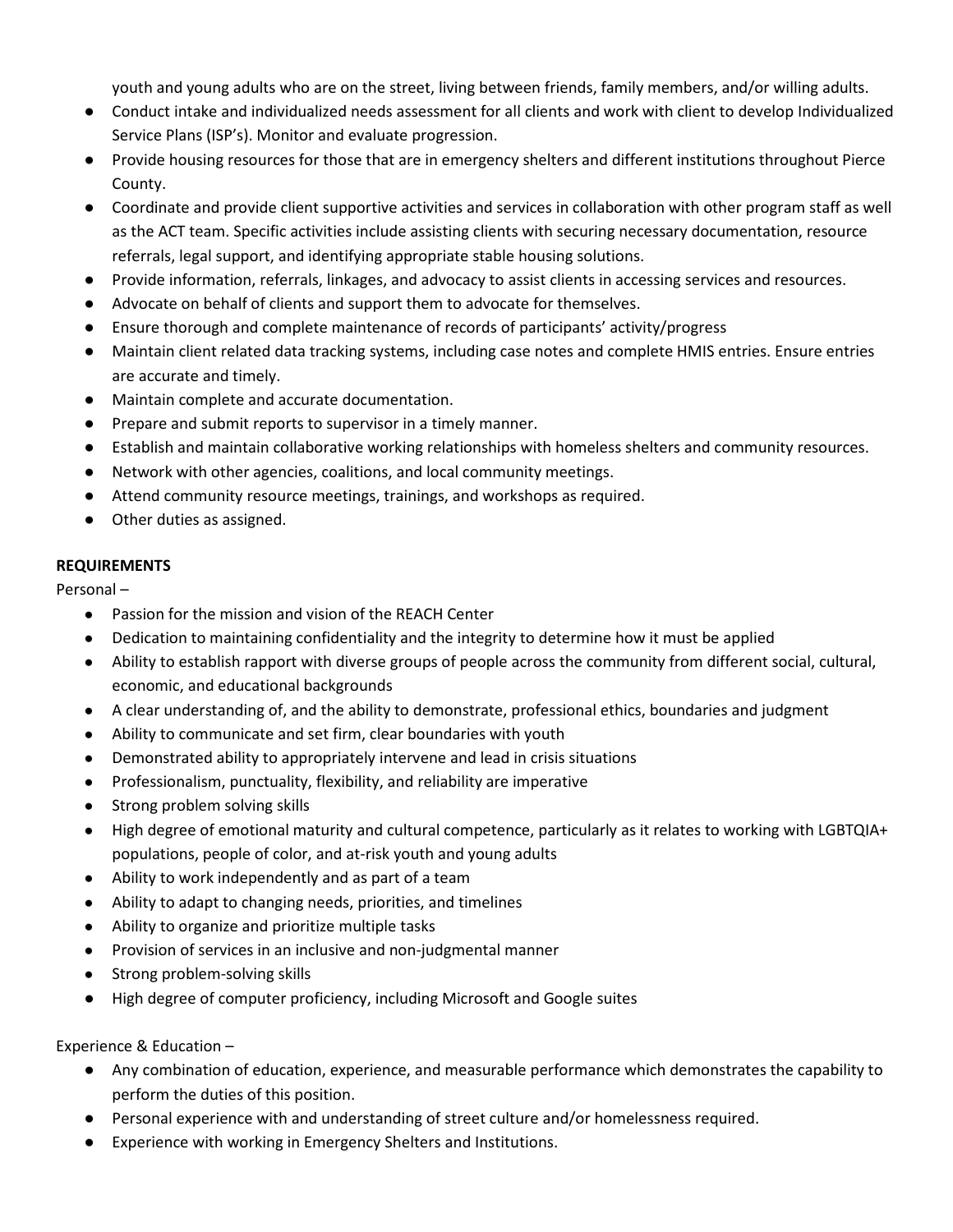- Strong demonstrated cultural competency and/or direct experience in working with BIPOC and LGBTQ+ youth and young adults.
- Education or experience in cultural competency.

Other –

- 21 years of age or older
- Washington Driver's License and business-use vehicle insurance required by time of hire
- Reliable vehicle
- Required to carry an agency provided cell phone during all work hours
- Ability to work a flexible schedule which may include evenings and/or weekends
- CPR/First Aid training
- Willingness to submit a background check and openly discuss

# **PREFERRED QUALIFICATIONS**

- High School diploma or equivalency
- Commitment to working at least one-year with the agency to provide adequate and consistent case management for participants.
- Training in the following is desirable but not required: trauma informed care, LGBTQ cultural competency, racial equity and anti-racist institutions, domestic violence, commercial and sexual exploitation of children (CSEC), and vicarious trauma.

## **COMPETENCIES:**

- 1. *Accountability:* Ability to operate with integrity and manage tasks and relationships in a manner that meets job requirements and program outcomes. Commitment to maintaining required reporting and tracking systems in timely, thorough and accurate manner.
- 2. *Collaboration:* Ability to participate as an active member of the staff team and develop strong relationships with partner organizations.
- 3. *Communication:* Strong written and oral communication skills, including openness to feedback, and ability to present information concisely and effectively, both verbally and in writing.
- 4. *Flexibility:* Ability to adapt to changing needs, priorities, and timelines. Willingness to accommodate a flexible schedule and to adjust schedule for evenings and weekends events.
- 5. *Organization:* A self-starting and energetic person with the ability to gracefully manage deadlines, priorities, and multiple projects and work independently. Requires time management skills, systems thinking and implementation and ability to set priorities.
- 6. *Professional Development:* A person who continuously seeks to expand skills and competencies and who holds a commitment to improving effectiveness by giving and receiving feedback about professional growth areas.
- 7. *Self-care / Trauma Stewardship:* A person who operates with a high degree of emotional maturity and implements practices of self-care while caring for others as to mitigate the impact of secondary trauma.
- 8. *Social-Political Awareness:* Holds a strong social, racial, gender, sexual orientation, and economic justice analysis and framework with demonstrated cultural responsiveness and is committed to recognizing and working on individual areas of privilege, oppression, and self-care.

# **PHYSICAL REQUIREMENTS & WORK CONDITIONS**

While performing the duties of this job, the employee is *regularly* required to:

• Traverse throughout the community, often in outdoor settings